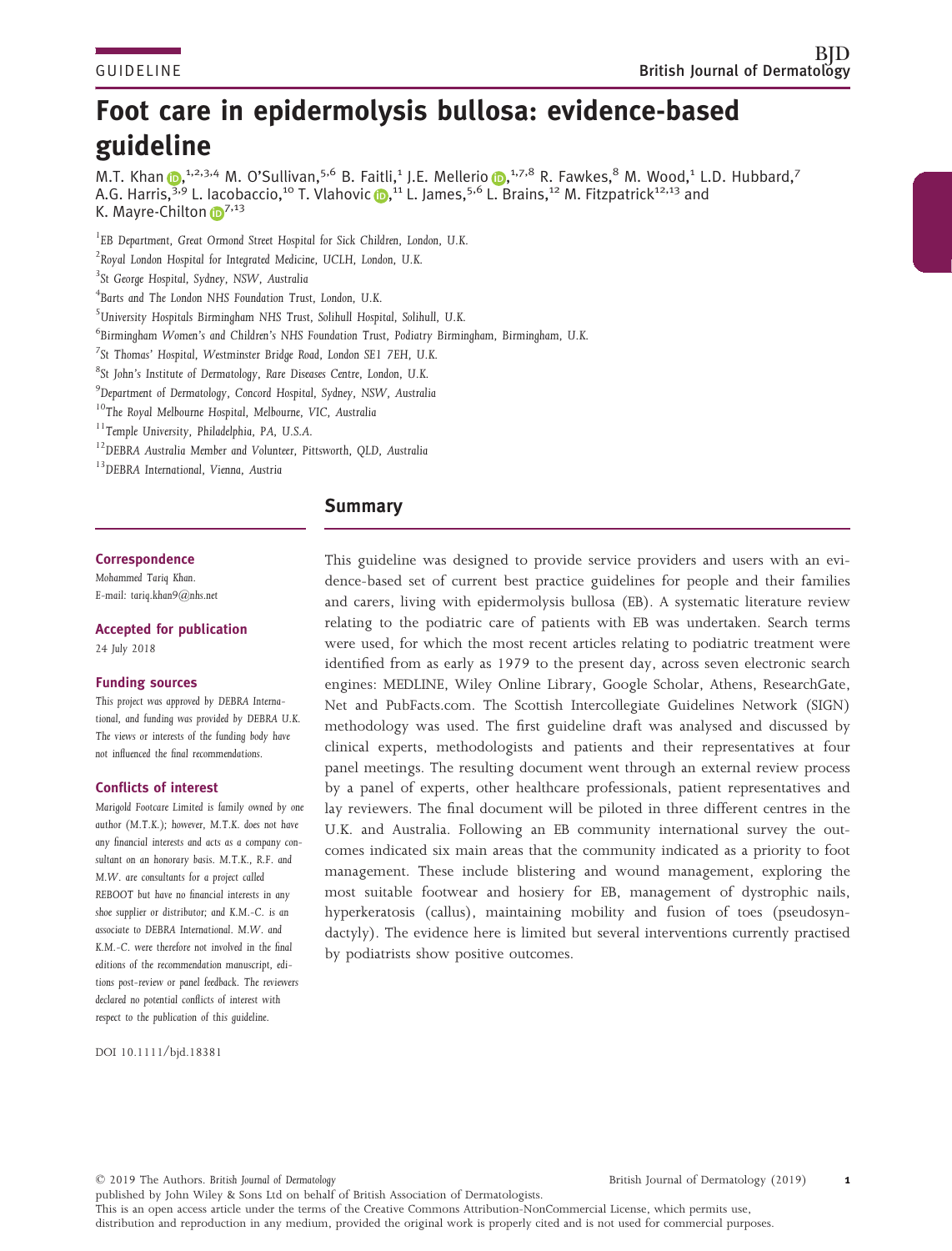2 Foot care in epidermolysis bullosa: evidence-based guideline, M.T. Khan et al.

## Background

The Dystrophic Epidermolysis Bullosa Research Association (DEBRA) International is a worldwide network of national groups working for people affected by the genetic skin blistering condition EB. EB is a group of rare heritable skin fragility disorders, typically presenting as blistering of the skin from minor trauma.<sup>1</sup> While there are currently over 30 known subtypes of EB, there are four primary types: EB simplex (EBS), dystrophic EB (DEB), junctional EB (JEB) and Kindler syndrome  $(KS)$ .<sup>1,2</sup> EB can be the result of either inherited or spontaneous dominant mutations, as seen in most forms of EBS and dominant DEB (DDEB), or from inherited recessive mutations as is the case with rare forms of EBS, recessive DEB (RDEB), JEB and KS (Table  $1$ ).<sup>2</sup> Ninety per cent of patients with EB have one or more podiatric manifestations, including blistering, hyperkeratosis, flat feet, nail dystrophy or structural abnormalities affecting foot positioning.<sup>3,4</sup> EB requires specialized podiatric care, but because of its rarity many podiatrists have limited knowledge of the disorder. Furthermore, there is a dearth of evidence regarding podiatric care of EB, and management decisions are usually based on experience and expert opinion.

The recommendations outlined in this clinical practice guideline (CPG) contain general information on foot care of people living with EB (Tables 2 and 3). They explain the precautions that should be taken when treating people with EB, as well as recommendations for podiatry treatment.

## Objectives of the clinical practice guideline

- To describe foot problems in people of all ages with EB.
- To outline current EB podiatry practice in the U.K. and Australia.
- To highlight specific considerations for different subtypes of EB.
- To provide guidance for foot care in EB

## User and target group

These guidelines are intended for podiatrists, other health professionals, people with EB (all ages and subtypes), their families and carers, teachers, employers, shoe manufacturers, stakeholders and policy makers. These guidelines comprise information relating to people with EB of all ages and subtypes.

# Declaration

The recommendations contained in these guidelines do not indicate an exclusive course of action, or serve as standard medical care. Variations, taking individual circumstances into account, may be appropriate. The authors of these guidelines have made considerable effort to ensure that the information upon which they are based is accurate and up to date. Users of these guidelines are strongly recommended to confirm the information contained within them. The authors, DEBRA U.K. and DEBRA International accept no responsibility for any inaccuracies or information perceived as misleading, or the success of any treatment regimen detailed in the guidelines.

# Recommendations

The key recommendations of this guideline are summarized in Table 2, with grades of evidence explained in Table 3. Detailed recommendations are provided below.

#### Blistering and wound management

#### Podiatric education

We strongly recommend offering podiatry education programmes to prevent blistering and wounds (Strength of recommendation grade: B).

Foot blistering is a common problem in all subtypes of EB, and patients of all age groups may be affected (Quality evidence level ranging from 4 to  $2+)$ .<sup>4-8</sup> Blistering in EB usually results from friction or minor trauma.<sup>3,9</sup> Blisters on the feet can be caused by a dressing, sock, shoe or boot rubbing against the skin, $3$  but they sometimes appear spontaneously. The size of a blister depends on the type of EB and the degree and duration of friction.<sup>3</sup> In EB, defective skin adhesion means that a shearing force causes skin components to separate, creating a space that fills with fluid. The resulting blister easily enlarges under pressure because there is a plane of weakness in the skin, so it should be burst to avoid this (Appendix S1a; see Supporting Information).

The usual technique is to lance intact blisters with a sterile needle at their lowest point to facilitate fluid drainage by

| Primary types of EB     | Blistering and<br>scarring | Dystrophic<br>nails | Hyperkeratosis,<br>callus and corns | Pseudosyndactyly and<br>mitten deformities |
|-------------------------|----------------------------|---------------------|-------------------------------------|--------------------------------------------|
| EB simplex              | <b>Yes</b>                 |                     | Yes                                 |                                            |
| Dominant dystrophic EB  | <b>Yes</b>                 | Yes                 | Yes                                 |                                            |
| Recessive dystrophic EB | Yes                        | Yes                 |                                     | Yes                                        |
| Junctional EB           | <b>Yes</b>                 | Yes                 |                                     |                                            |
| Kindler syndrome        | <b>Yes</b>                 | Yes                 |                                     |                                            |

© 2019 The Authors. British Journal of Dermatology published by John Wiley & Sons Ltd on behalf of British Association of Dermatologists.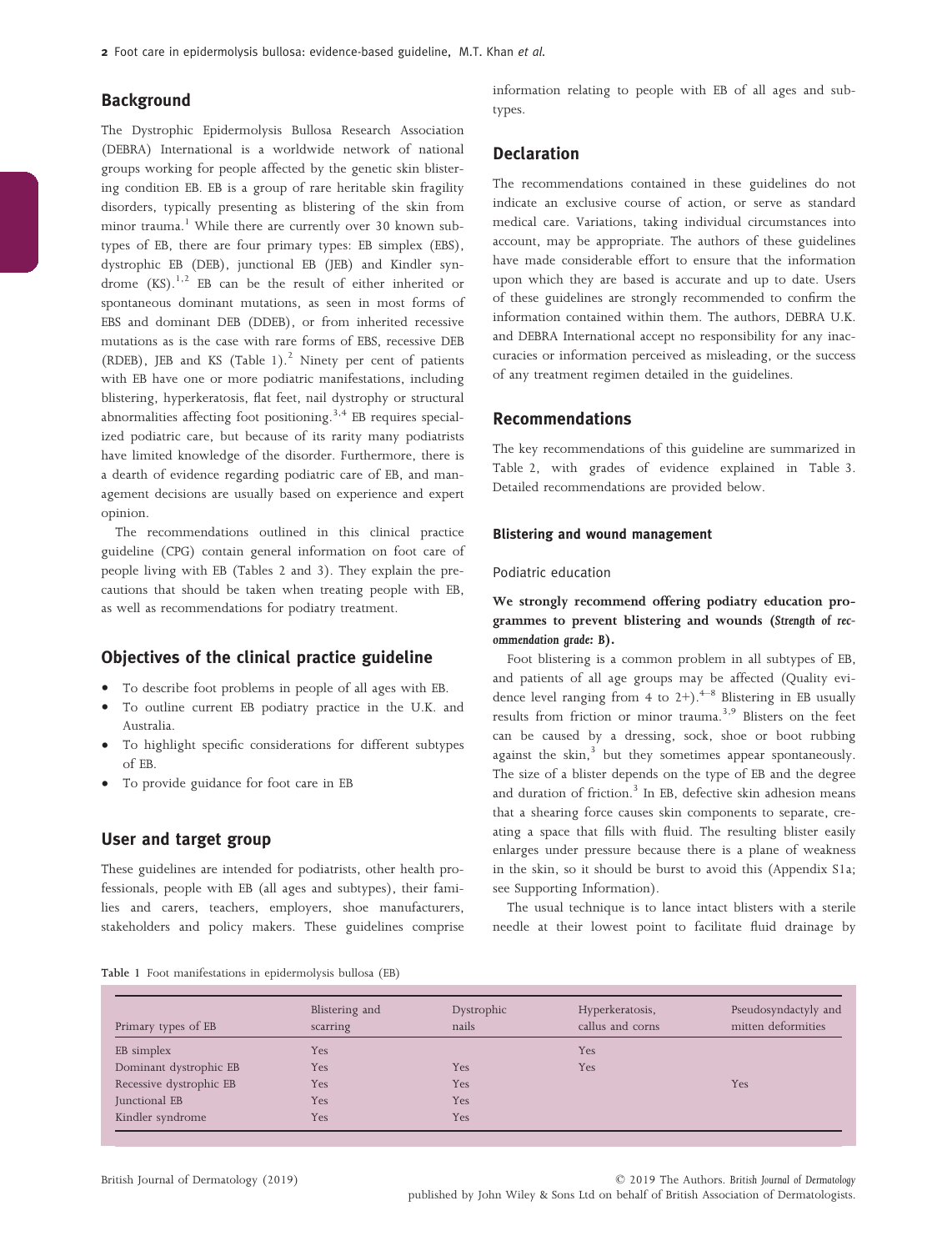#### Table 2 Summary of key recommendations for podiatry management of foot and nail disorders in epidermolysis bullosa

| Key recommendation                                                                                                                                                                                                                                                                     | Grade strength<br>of recommendation | Quality of evidence<br>(rate average) | Key<br>references <sup>a</sup> |
|----------------------------------------------------------------------------------------------------------------------------------------------------------------------------------------------------------------------------------------------------------------------------------------|-------------------------------------|---------------------------------------|--------------------------------|
| Desirable consequences clearly outweigh undesirable consequences in most settings, and for this reason we recommend offering these options                                                                                                                                             |                                     |                                       |                                |
| Avoidance of blistering and wounds: a podiatry education programme should<br>be offered from birth, enabling carers, patients and staff to recognize and<br>avoid causes of blistering and wounds, including<br>Footwear<br>Dressings<br>Foot biomechanics<br>Heat and sweating        | B                                   | $2+$                                  | $3 - 10$                       |
| Management of dystrophic nails: podiatric support can include<br>Topical keratolytics<br>Trimming, reducing or removing nails                                                                                                                                                          | B                                   | $2+$                                  | $3, 4, 8, 12-15$               |
| Management of hyperkeratosis (callus): podiatric support should include<br>Assessment and monitoring of weight distribution<br>Appropriate cushioning to prevent hyperkeratosis<br>Use of a validated assessment tool (Appendix S2)                                                    | B                                   | $2+$                                  | $3-5, 7, 8, 10, 11$            |
| Footwear advice: information should be provided regarding suitable shoes<br>and the appropriate use of<br>Insoles<br>Cushioning materials<br>Orthotics                                                                                                                                 | C                                   | $\mathfrak{Z}$                        | $3-5, 7-9, 21$                 |
| Assessment and monitoring of mobility: podiatric care should focus on<br>maintaining mobility, adapting to the specific needs of different subtypes<br>and different age groups, within a multidisciplinary team                                                                       | $\mathsf{C}$                        | 3                                     | $3-9, 18-28$                   |
| The balance between desirable and undesirable consequences was uncertain, and for this reason we suggest consideration of this option                                                                                                                                                  |                                     |                                       |                                |
| Assessment of pseudosyndactyly and contractures: podiatric support should<br>include<br>Advice on preventative measures<br>Assessment of functional impairment<br>Referral for surgical correction<br>$\bullet$<br>Postoperative management to prevent recurrence and promote mobility | D                                   | 3                                     | $22, 29 - 34$                  |

gravity<sup>9</sup> and to stop blisters from refilling.<sup>3</sup> Some patients prefer to use sterile scissors. Gauze or other absorbent material may be used to wick the fluid from the blister. A saline soak, nonmedicated and medicated dressings, and topical antiseptics or antibiotics could be used to prevent secondary infection until the skin heals (Quality evidence level ranging from 3 to 1–),<sup>3,5</sup> existing guideline ⇒<sup>9</sup> (expert opinion, grade: D).

Generally the management of EB tends to be supportive and is aimed at preventing blistering by reducing friction and the amount of mechanical trauma to the feet (Quality evidence level 3).<sup>5</sup> Prevention is key and involves minimizing friction and mechanical trauma to the feet (Quality evidence level 3).<sup>5</sup> The evidence here supports the training of staff, patients and carers to improve understanding of the causes of blistering and wounds on the feet.

Prevention of blisters is facilitated by an assessment tool that the podiatrist can use to address the adequacy of hosiery (silver-lined socks) and footwear (Quality evidence level 4).<sup>4</sup> That  $study<sup>4</sup> presented the development of a universal$  assessment tool, which requires validation (Section A in Appendix S2; see Supporting Information). The Foot Health Status Questionnaire (FHSQ) is seen as a validated universal assessment tool, which is not specific to EB (Quality evidence level  $1-$ ),<sup>10,11</sup> (Section B in Appendix S2; see Supporting Information).

In a cohort of 57 patients with a localized form of EBS, all reported localized pain in the feet related to blisters. Six patients (11%) tried lidocaine 5% plasters on their feet, with good efficacy (Quality evidence level  $2+)$ .<sup>6</sup>

#### Footwear and foot biomechanics

Selection of appropriate footwear and the use of appropriate insoles can help to reduce blisters and improve foot function in patients with EB. In a prospective study of six patients with EBS, three reported no new blisters while wearing shock-absorbing moulded orthoses (Quality evidence level  $3)$ .<sup>5</sup>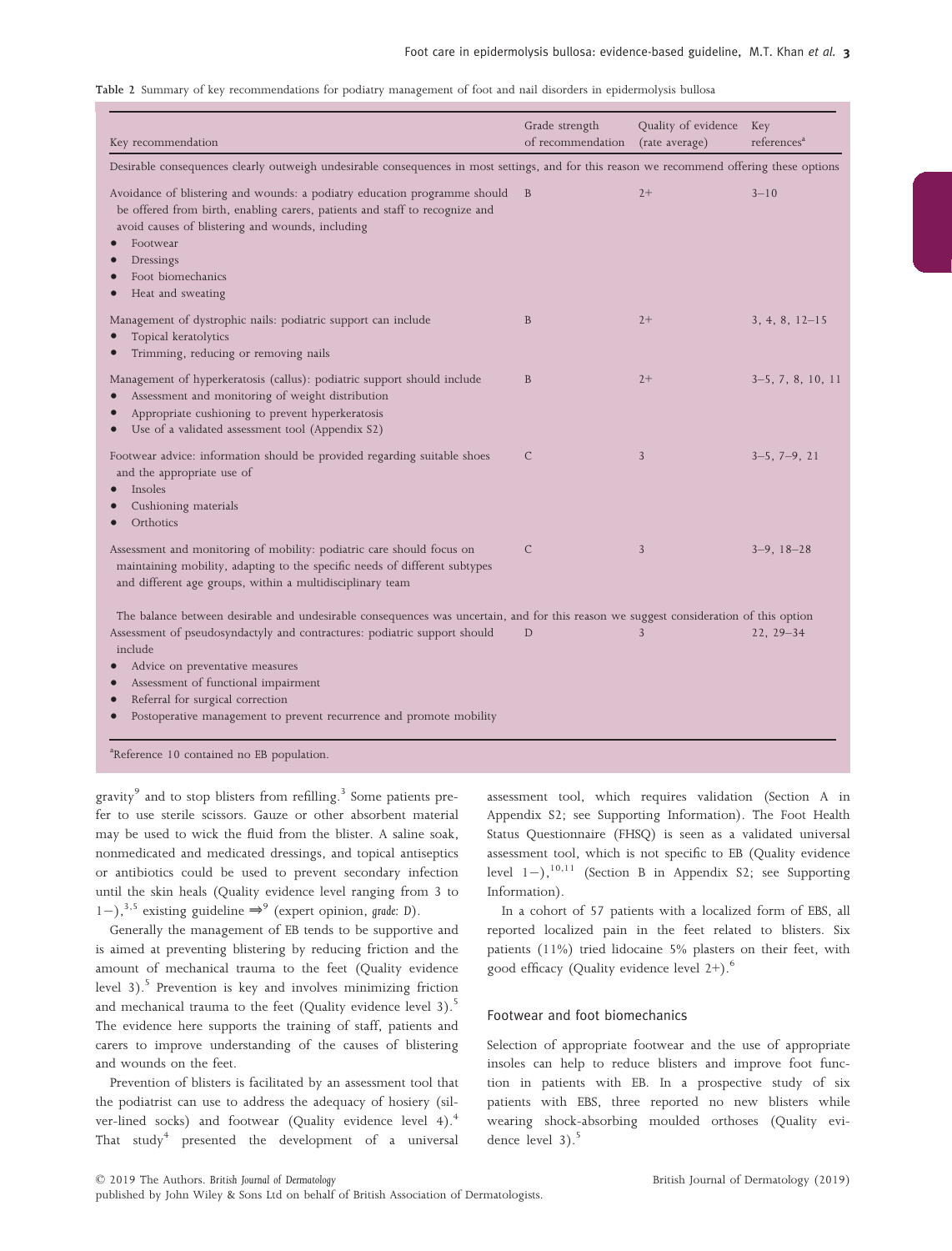Table 3 Grades of evidence

| Grade          |                                                                                                                                                                                                                            |
|----------------|----------------------------------------------------------------------------------------------------------------------------------------------------------------------------------------------------------------------------|
| <sub>B</sub>   | A body of evidence including studies rated as $2++$ ,<br>directly applicable to the target population, and<br>demonstrating overall consistency of results; or<br>extrapolated evidence from studies rated as 1++ or 1+    |
| $\mathcal{C}$  | A body of evidence including studies rated as 2+, directly<br>applicable to the target population and demonstrating<br>overall consistency of results; or extrapolated evidence<br>from studies rated as $2++$             |
| D              | Evidence level 3 or 4; or extrapolated evidence from<br>studies rated as $2+$                                                                                                                                              |
| Rate           |                                                                                                                                                                                                                            |
| $2++$          | High-quality systematic reviews of case-control or cohort<br>studies; high-quality case-control or cohort studies with<br>a very low risk of confounding or bias and a high<br>probability that the relationship is causal |
| $2+$           | Well-conducted case-control or cohort studies with a low<br>risk of confounding or bias and a moderate probability<br>that the relationship is causal                                                                      |
| $\overline{3}$ | Nonanalytical studies, e.g. case reports or case series                                                                                                                                                                    |
|                | Recommended best practice based on the clinical<br>experience of the guideline development group <sup>36</sup>                                                                                                             |

Descriptions are in accordance with SIGN.<sup>36</sup> Note that there was no disagreement on the quality of the appraised articles or the strength of the recommendations.

In a qualitative study of 79 adults with all subtypes of EB, all patients improved in two to four key variables when using shock-absorbing insoles, custom orthotics and bespoke footwear. The investigators used a gait analysis system to capture the static and dynamic in-shoe foot pressure of bespoke footwear in seven patients, and provided an objective, quantifiable technique to identify biomechanical discrepancies and pathological foot function and to assess gait. Furthermore, the improved mobility and independence correlated to the reduced numbers and severity of blisters (Quality evidence level  $2-j^7$  demonstrating that the use of insoles and orthotics is also important (Quality evidence level  $2-$ ),<sup>4</sup> (Appendixes S3 and S4; see Supporting Information).

- Socks are helpful to provide ventilation, wick away moisture and reduce friction (Quality evidence level ranging from 4 to  $2-$ ).<sup>3,4</sup>
- Footwear for patients with EB should ideally be firm and comfortably fitting, with appropriate length and width, a rounded toe and a flexible flat sole with heel support. It should also have laces or straps or equivalent to prevent excessive movement or slipping of the foot inside the shoe, and have a seamless internal lining (Quality evidence level ranging from 4 to  $2-$ ).<sup>3,4</sup>

Practical point: although it is not mentioned in the literature, healthcare professionals and patients alike have reported the benefit of using cornflour on the soles of the feet and in between the toes to help control excessive moisture and reduce friction. Both of these measures can help control blistering on a day-to-day basis.

### Dystrophic nails

We strongly recommend offering podiatry support to treat and manage EB dystrophic nails (Strength of recommendation grade: B).

- Dystrophic nails can be very problematic in EB and may affect patients with all EB subtypes (Quality evidence level  $2-$ ).<sup>12–15</sup>
- Dystrophic nails may be effectively managed by the application of a topical keratolytic agent, and the nail thickness can be further reduced by an expert podiatrist (Quality evidence level  $2-$ ).<sup>3,4,12–15</sup>

Nail changes occur in all subtypes of EB. In an Australian EB registry study involving male and female patients from childhood onwards, dystrophic nails were reported in 33% of patients with EBS, 90% with JEB, 83% with DDEB and 95% with RDEB (Quality evidence level  $3$ ).<sup>12</sup> Most reports focus on toenails rather than fingernails, although both can be dealt with by podiatrists (Box 1). A retrospective qualitative study reported on 201 adults (Quality evidence level  $2+)$ ;<sup>8</sup> most other reports discuss the diagnosis, characteristics and familial inheritance in childhood.

Toenails should be preserved where possible because they protect the tips of the digits from friction and pressure (Quality evidence level ranging from 4 to  $2-$ ).<sup>3,4</sup> The treatment and management of dystrophic nails presented the strongest evidence in this CPG, and podiatrists are encouraged to be involved with all patients with EB (Quality evidence level ranging from 4 to  $2-$ ).<sup>3,4</sup> As EB nails are a rare condition, community podiatrists are unlikely to have the disease-specific knowledge and expertise to deal with EB-related complications (Quality evidence level  $2+)$ .<sup>8</sup> Therefore podiatry is an essential component of EB multidisciplinary care (Quality evidence level  $2+$ ),  $8$  (Appendix S1b; see Supporting Information).

EB podiatrists should be available to assess newly diagnosed patients, develop care plans, offer treatment at the specialist centre, and recommend appropriately trained podiatry services near the patient's home.

Patients with EB with dystrophic nails should be advised as follows (Quality evidence level ranging from 4 to  $2-$ ).<sup>3,4</sup><br>• Keep toenails trimmed straight across

- Keep toenails trimmed straight across.
- File nail surfaces with an emery board after softening the nails by soaking in warm saline water or a bath.
- Daily to weekly, depending on the age of the individual and thickness of the nail, apply a urea-based cream, such as a keratolytic agent, to reduce the thickness of the

## Box 1

Disclaimer: Podiatrists are sometimes asked to deal with fingernails as well as toenails by their EB consultant. Podiatrists should ensure that this activity is within the scope of the podiatric practice act for their country and find out whether certification is required.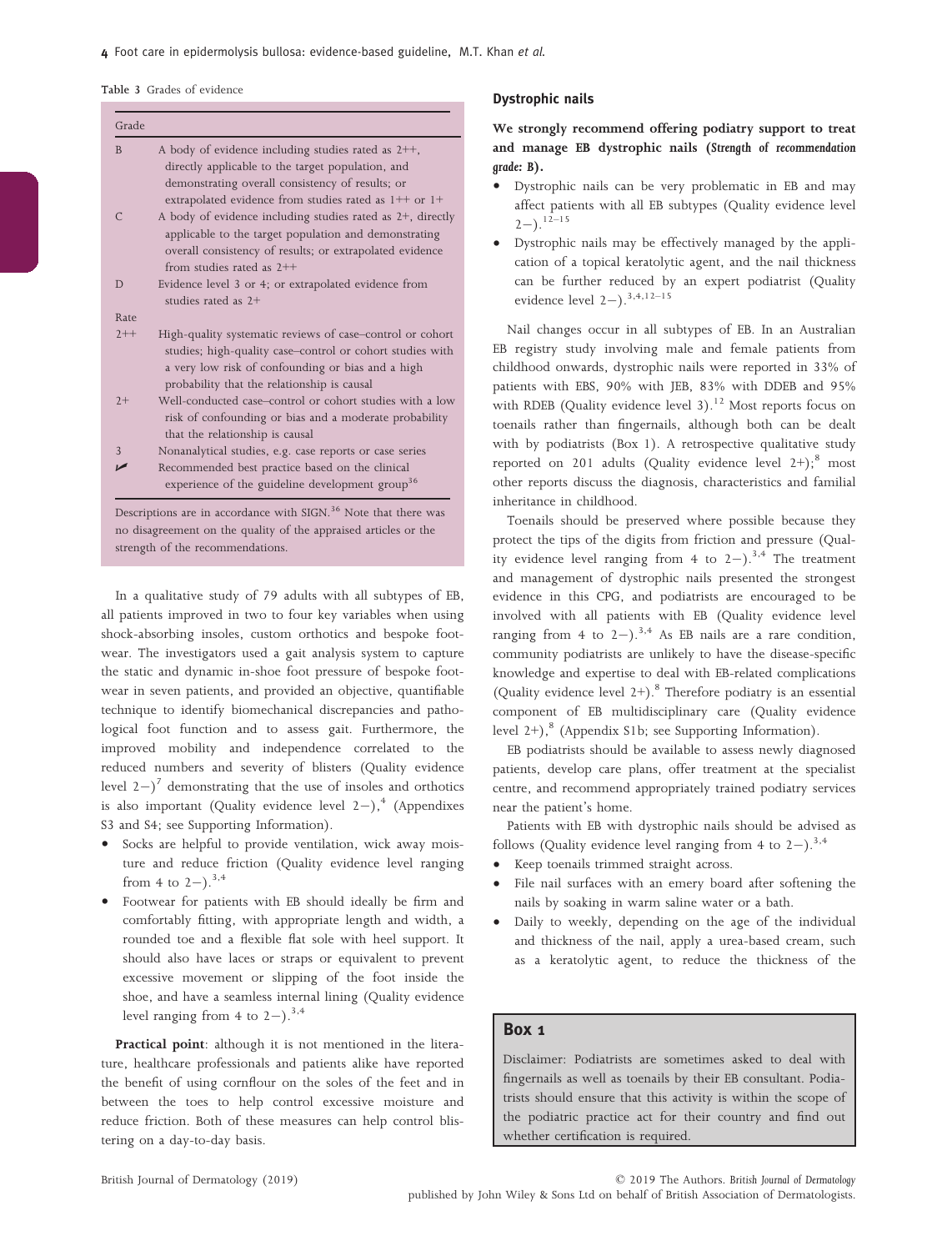keratin layer and hydrate the nail (Quality evidence level 4: expert opinion).

- Removal of the toenails can be performed via chemical or laser ablation to prevent future problems. If an EB podiatrist does not undertake this procedure it is advisable for them to provide some guidance or advice to the podiatrist who is performing the nail surgery (Quality evidence level  $2-$ ).<sup>4</sup>
- Surgical procedures can be carried out; please refer to the pseudosyndactyly section.

#### Hyperkeratosis (callus)

We strongly recommend assessment of hyperkeratosis with a validated tool to facilitate monitoring. (Strength of recommendation grade: B).

- Hyperkeratosis and fissuring of the feet have been reported in all EB subtypes (Quality evidence level  $2+$ ).<sup>8</sup>
- The use of a validated tool can help to monitor, evaluate and manage EB hyperkeratosis (Quality evidence level  $1-1$ .<sup>10,11</sup>
- Pressure redistribution and cushioning are helpful to prevent development of hyperkeratosis (Quality evidence level  $(2-)$ .<sup>3,4,7,8</sup>

Hyperkeratosis (also called keratoderma or callus) has been reported in all subtypes of EB. EBS is often associated with mild-to-moderate hyperkeratosis (palmoplantar keratoderma), particularly of the soles. $4,5,7$  In a retrospective qualitative study, carried out in an EB podiatry clinic covering both male and female patients with all subtypes from childhood onwards, 74 of 201 patients (36.8%) were treated for hyperkeratosis (Quality evidence level  $2-$ ).<sup>8</sup>

Hyperkeratosis may be defined as hard, thickened areas of the skin located on the tip of toes or between the toes and soles underneath the metatarsal heads.<sup>3</sup> If the skin is hard and yellow with a nucleus or plug of keratin, it is called a corn or helom.<sup>3</sup> A corn or callus will appear red if it is inflamed.<sup>3</sup> The central core of a corn extends downwards in a cone-shaped point and can cause notable pain and discomfort. Patients will often compare this to walking on a small stone or pebble.<sup>3</sup> A corn or callus enlarges if there is continuing friction as a direct hyperproliferative response of keratinocytes.<sup>3</sup> Hyperkeratosis is, to a limited extent, protective.<sup>3</sup> However, in EB, blisters can form under the thickened tissue and painful cracks can develop (Appendix S1a; see Supporting Information). The FHSQ is currently being used in studies with patients with EB with hyperkeratosis (Quality evidence level  $1-$ ).<sup>10</sup>

Podiatric management of hyperkeratosis and corns involves the following.<sup>3</sup>

• Debridement of the lesions is a procedure performed regularly by podiatrists using manual debridement or paring of hyperkeratosis (Quality evidence level  $2+$ ).<sup>8</sup> The forms of debridement can include self-management using an emery board or nailfile. If the area is too painful or too thick, patients need to be seen by a podiatrist for a blade or scalpel debridement. However, in dealing with patients with EB, podiatrists are advised to be more conservative in their approach, as overdebridement can make the underlying skin susceptible to increased blistering and tenderness. After debridement, emollients and nonadherent dressings should be used carefully to protect the debrided skin.

- Practical point: in the experience of the panel, many patients with EB have reported bad experiences regarding overdebridement from podiatrists who have not understood the nature of the condition or have sought advice from the patients themselves. This is why podiatry education in EB has been highlighted as a priority by DEBRA, and a specific training programme is currently being developed.
- Assessment and correction of weight distribution, with cushioning to try to reduce hyperkeratosis build-up (Quality evidence level ranging from  $2-$  to  $2+$ ).<sup>4,7,8</sup>
- The use of EB-specific assessment tools (e.g. pressure assessment platforms and FHSQ; section B in Appendix S2; see Supporting Information). These assess the distribution of pressure on the skin leading to hyperkeratosis and evaluate how best to manage the condition by further assessing the quality of everyday function (Quality evidence level ranging from  $2-$  to  $1-$ ).<sup>4,7,8,10</sup>

#### Special considerations

- Heloma (corn): the common corn is heloma durum. Heloma miliare (seed corns) are frequently seen in EB due to toe and foot deformity. Heloma neurovascular are encountered but to a lesser degree (Quality evidence level 4: expert opinion).
- Neurovascular hyperkeratosis. This is a form of callus in which nerve endings and blood vessels become prominent in the epidermis in response to trauma and treatment. This condition can present in patients with EB (estimated < 1%). The area is sensitive, painful and difficult to treat, as normal debridement causes pain and bleeding. Although rare, it is very debilitating in the small number of patients with EB affected. It probably results from long-standing gross hyperkeratosis and usually affects skin overlying the calcaneum and hallux (Quality evidence level 4: expert opinion). Debridement of these lesions by a podiatrist is also recommended and can provide similar relief, but the patient should be advised that due to the nature of the lesion, treatment can often be more uncomfortable than is experienced with standard hyperkeratosis.

## Footwear

We recommend suitable footwear and appropriate insoles or orthotics for management of the EB foot by podiatrists, patients, carers and healthcare professionals (Strength of recommendation grade: C).

Evidence that advice on footwear is beneficial has been reported in all subtypes of  $EB: ^{16-20}$   $EBS, ^{4,5,8}$  JEB,<sup>4,8</sup> DDEB<sup>8,21</sup> and RDEB.<sup>7,8</sup>

published by John Wiley & Sons Ltd on behalf of British Association of Dermatologists.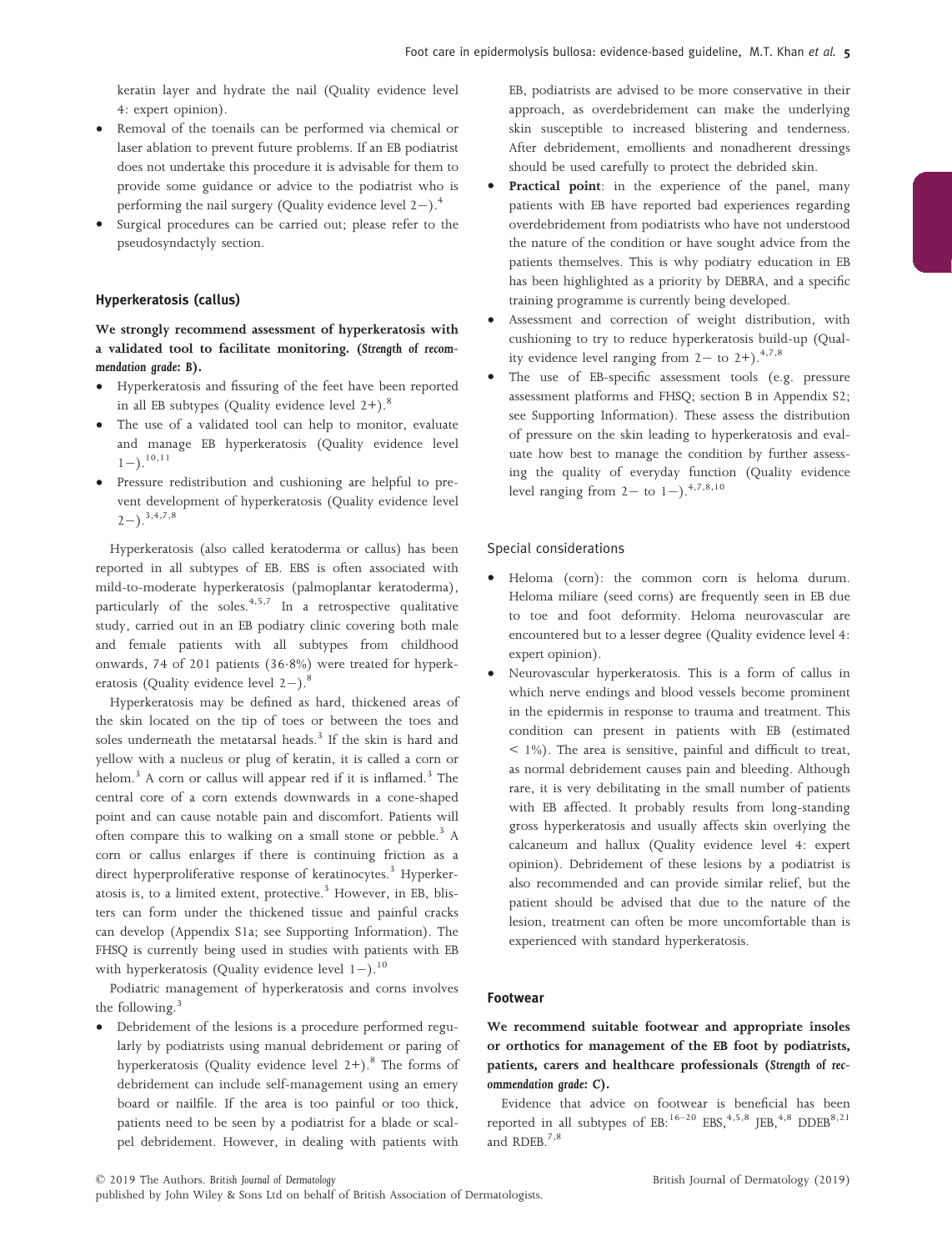EB footwear advice suggests that wherever appropriate, footwear should be supportive. Its primary focus should be aimed at minimizing blistering by reducing friction (Quality evidence level ranging from 3 to  $2-$ ).<sup>3,5,7</sup> Once blisters have formed, dressings and topical antiseptics or antibiotics may be used to prevent secondary infection until the wound heals (Quality evidence level ranging from  $4<sup>3</sup>$  to existing guideline⇒<sup>9</sup> ). Therefore, suitable shoes or footwear are essential to accommodate dressings and not lead to further trauma to the damaged area. Footwear that is adjustable may be beneficial in these circumstances.

Recommendations regarding footwear in EB are based on expert opinion, as evidence is lacking. The overriding recommendation is to minimize mechanical trauma to the feet by emphasizing the need for suitable footwear and appropriate insoles or orthotics (Quality evidence level  $2-$ ).<sup>4</sup>

Footwear advice should address the following:

- Socks should be selected to improve ventilation. Silverfibred cotton socks and silver vinyl covering (for example CoolSorb) can be used with simple insoles and orthoses (Appendix S3; see Supporting Information). These conduct heat away from the feet, reducing sweating and friction (Quality evidence level ranging from 4 to  $2-$ ).<sup>4</sup> Silverfibre socks also have additional antibacterial action (Quality evidence level  $2-$ ).<sup>4</sup> Silver sock technology is readily available across the world through hiking and trekking products. Additional options for patients living with EB include bamboo socks and double-layer socks.
- Shoes should ideally have the following features: firmness (Appendix 4; see Supporting Information), comfortable fit, appropriate length and width, rounded toe, plenty of room for the toes, flexibility, flat heel, heel support, laces or straps and flat or absent seams. These features are to prevent excessive movement or slipping of the foot inside the shoe (Quality evidence level  $4$ ).<sup>4</sup> The upper covering should be leather or fabric mesh to allow air to circulate, rather than plastic or synthetic (Quality evidence level  $2-$ ).<sup>4</sup>

The grey literature supports this by showing how different types of cushioning materials and insoles provide benefit in nonrelated diabetic foot ulcers. This can have a subjective relevance to support the benefits of footwear and orthotics in  $EB$ .<sup>16–18</sup>

#### Special considerations

Care must be taken when a child starts walking, acknowledging that shoes are not always necessary indoors (Quality evidence level  $4$ ).<sup>3</sup> Allowing a child to walk barefoot or just in socks helps feet to grow normally and develops muscular joint strength. A child will also benefit from proprioceptive feedback when walking barefoot (Quality evidence level  $4$ ).<sup>3</sup> These benefits must be balanced against the risk of damage to the unprotected skin. Outside, children's feet should be protected in lightweight flexible footwear made of natural materials (Quality evidence level 4).3 The soft cartilage within their feet can easily be bent while walking, and the layer of fat tissue will offer support and shock absorption, potentially masking abnormal development (Quality evidence level 4).<sup>3</sup>

- Babies with EB may have one foot smaller than the other due to prenatal loss of skin and subcutaneous tissue: this can be managed by correctly fitting shoes of different sizes (Quality evidence level  $4$ ).<sup>3</sup> The child's foot should be measured at a reputable shoe store every 2–4 months (Quality evidence level  $4$ )<sup>3</sup> or at the EB clinic, and it may be necessary to change the shoes and the socks every few months to allow room for growth (Quality evidence level 4).3 Children with severe types of EB needing bulky dressings to the feet may have difficulty finding shoes to fit and need to rely on lightweight plastic shoes such as Crocs (Appendix S4; see Supporting Information).
- All patients with severe EB should not be walking barefoot but should have layers of protective dressings. Special consideration should be given to the length of the Achilles tendon, which can tighten in response to pain on walking and application of dressings.
- Cost implication for appropriate footwear is a large consideration in the global EB world. Some countries may use specific funded services for shoes for 'suitable' patients, while others are unable to provide such a service. Recommending suitable footwear can have its limitations and cost implications due to the type of footwear available, the age of the individual, their foot deformity, the type of EB they have, their occupation and changes in fashion. Not all services will cover or have international availability. However, the improvement in mobility, independence and quality of life in the long term outweigh this (Quality evidence level  $2-j$ ,<sup>7</sup> (Appendix S4; see Supporting Information).

## **Mobility**

## We recommend measures to improve mobility, with assessment and monitoring for all subtypes of EB (Strength of recommendation grade: C).

- Longitudinal mobility assessment and monitoring are essential in EB, as disease-related factors such as scarring and contractures can change an individual's ability to mobilize over time (Quality evidence level ranging from 4 to 2+).3,5,7,19,20
- Gait analysis systems can be safely used in EB and can be helpful to diagnose pressure areas and walking patterns, and evaluate the effect of therapeutic interventions (Quality evidence level ranging from  $2-$  to  $2+$ ).<sup>6,7</sup>
- Podiatry interventions differ between EB subtypes and must be tailored to the individual patients to prolong mobility (Quality evidence level ranging from 4 to 3). $^{3,5}$

The evidence of podiatric care can improve mobility. Both children and adults with all subtypes of EB may have affected feet.<sup>18</sup> Problems such as blistering, hyperkeratosis (callus), nail loss, altered gait and deformity (Quality evidence level ranging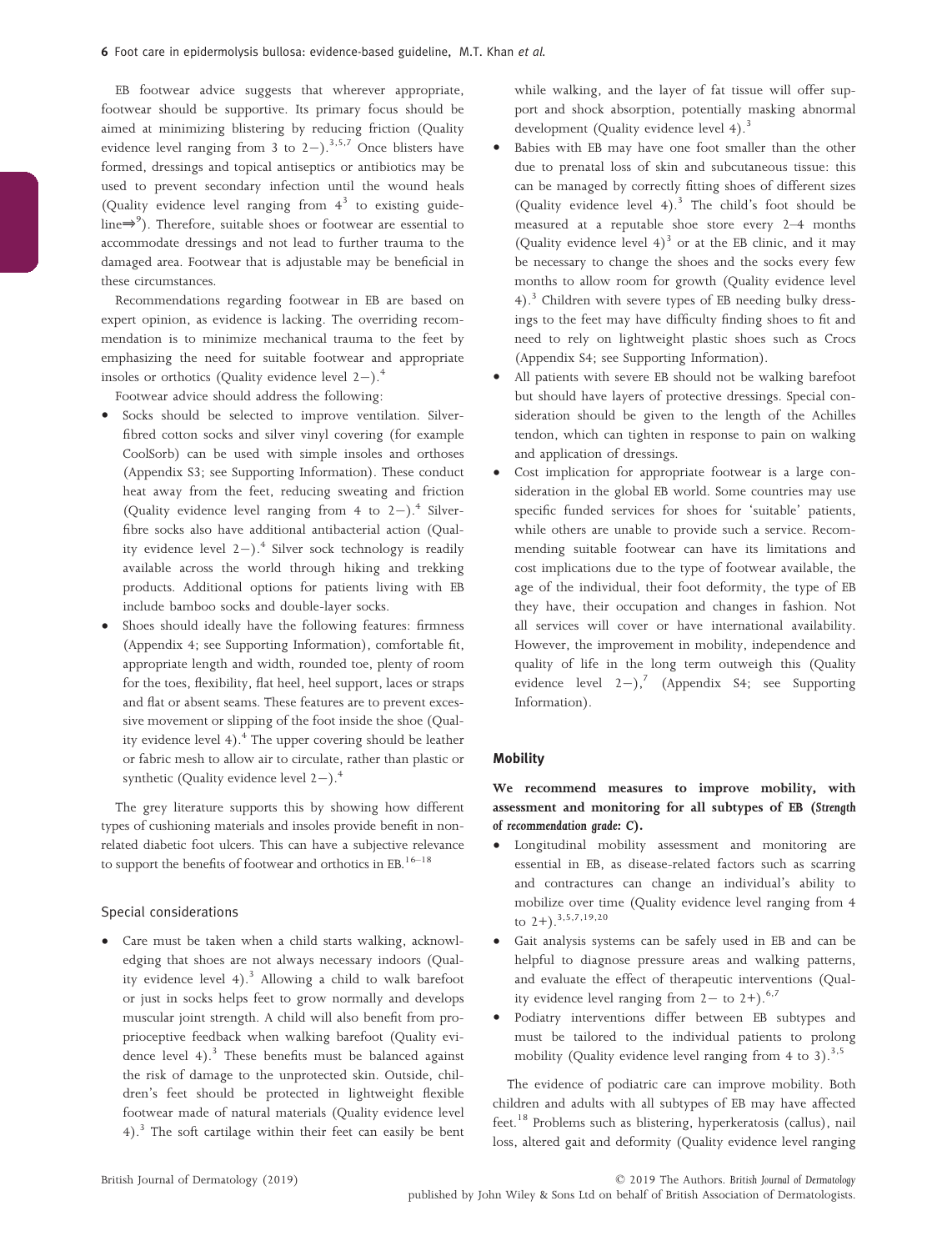from 3 to  $2^+$ )<sup>8,20,21</sup> can result in reduced mobility and, eventually, wheelchair use (Quality evidence level ranging from 3 to  $2+)$ .<sup>8,21</sup> Preventing these problems can help children and adults with all subtypes of EB to stay mobile for longer and improve their quality of life.

A study of 425 patients with EB, of whom 140 were children, reported the percentages of children being able to walk independently or dependently within the different EB subtypes (Table 4).19 The results showed children who were independent had differing walking abilities.<sup>19</sup> It was noted that DDEB showed a higher percentage of independent walking compared with EBS, JEB and RDEB.<sup>19</sup> The patients in the dependent groups showed very little ability to walk, with those with RDEB requiring the most support compared with EBS and JEB, and patients with DDEB requiring no support (Table 4).<sup>19</sup> The impact of dependency should not be diminished by these results, as the occasional use of wheelchairs is present among all forms of EB.<sup>19</sup>

Painful foot blistering is a common problem exacerbated by walking or standing in EB (Quality evidence level ranging from 3 to 2+).<sup>6,19,22,23</sup> A DDEB study reported that pain on walking was reduced in six of the seven patients by correcting the foot's balance and eliminating areas of abnormal weight bearing (Quality evidence level 3).<sup>22</sup> In a more recent cohort of cases of localized EBS, localized foot pain occurred before, during or after the onset of a blister (Quality evidence level  $2+$ ).<sup>6</sup> Blisters triggered by friction, walking, heat, trauma and hyperhidrosis tend to be worse in the summer (Quality evidence level  $2+$ ).<sup>6</sup>

Practical point: a case–control study reported that plantar injections of botulinum toxin effectively reduced pain from walking, and were a long-lasting and safe treatment for painful blistering and callosities in EBS (Quality evidence level  $2-$ ).<sup>23</sup> Blisters disappeared after botulinum toxin therapy and the pain reduction was sufficient to permit the patient to start walking more freely (Quality evidence level 2).<sup>23</sup> However, the procedure is painful and not tolerated by all patients (Quality evidence level  $2-$ ).<sup>23</sup>

Gait analysis and pressure measurement systems assess foot step pattern<sup>2</sup> (Quality evidence level  $2-$ ),<sup>7</sup> (section C in Appendix S2; see Supporting Information). Analysis of a person's manner of walking (gait) in EB facilitates the diagnosis and appropriate management of foot problems<sup>3</sup> (Quality evidence level  $2-$ ).<sup>7</sup> These platforms have proved essential in

Table 4 Percentages of children with epidermolysis bullosa (EB) who reported independence and dependence for major activities for daily living $19$ 

| Walking     | <b>EBS</b> | JEB  | <b>DDEB</b> | <b>RDEB</b> |
|-------------|------------|------|-------------|-------------|
| Independent | 31.2       | 30.8 | 66.7        | 24.4        |
| Dependent   | 7.1        | 7.7  |             | 13.3        |

EBS, EB simplex; JEB, junctional EB; DDEB, dominant dystrophic EB; RDEB, recessive dystrophic EB.

podiatry practice in diabetic foot management. The podiatrist can use gait assessment to identify areas that have more focused pressure when walking and translate this information into the development of patient-specific insoles (section C in Appendix S2). This practice can also be extended, where appropriate, to the development of bespoke footwear (Appendix S5; see Supporting Information). This is particularly useful when the type of EB results in such deformity that standard off-theshelf footwear will not fit<sup>3</sup> (Quality evidence level  $2-$ ).<sup>7</sup>

The physiotherapist can also use gait analysis and assessment to help improve posture while walking and provide further advice and exercises to help develop core strength (Quality evidence level 4). $24$  Furthermore, this approach can evaluate the effectiveness of the therapy (Quality evidence level 4). $^{24}$  From a practical view, gait platform mats are portable and can be fun to use, and above all do not damage the skin (Quality evidence level 4). $^{24}$ 

The overarching recommendations here are as follows:

- Referral for podiatry assessment, treatment and monitoring to minimize blisters and pain while walking.
- Where appropriate and affordable, consideration of patient-specific insoles and bespoke shoes.
- Multidisciplinary therapy management should include the podiatrist, occupational therapist and physiotherapist to reduce pain while walking and encourage mobility (Quality evidence level ranging from 4 to  $2++$ ).<sup>25-28</sup>
- Use of a gait analysis system to assess the patient's walking pattern, and to monitor and evaluate therapy intervention (section C in Appendix S2; see Supporting Information).
- Plantar injections of botulinum toxin have been highlighted as providing therapeutic benefits in a small cohort of patients. Further research is required in this area, but it may be a consideration for adult patients with EBS who can tolerate the procedure, if conservative therapies have not worked.
- Tailoring podiatry interventions to the subtype of EB to prolong mobility.
	- Patients with EBS tend to require debridement of hyperkeratosis (callus), blister care management or simple insole and footwear advice.
	- Patients with JEB may require blister and wound management, and also simple insoles and footwear advice.
- All patients with EB require nail management from birth, plus wound care and footwear advice and insoles as they become older.

#### Pseudosyndactyly

We suggest consideration of surgery for pseudosyndactyly and mitten deformities of the feet, as well as for contractures of the lower extremities in patients with DEB (Strength of recommendation grade: D).

• Foot surgery for joint contracture deformity release and digital amputation can be successfully performed in EB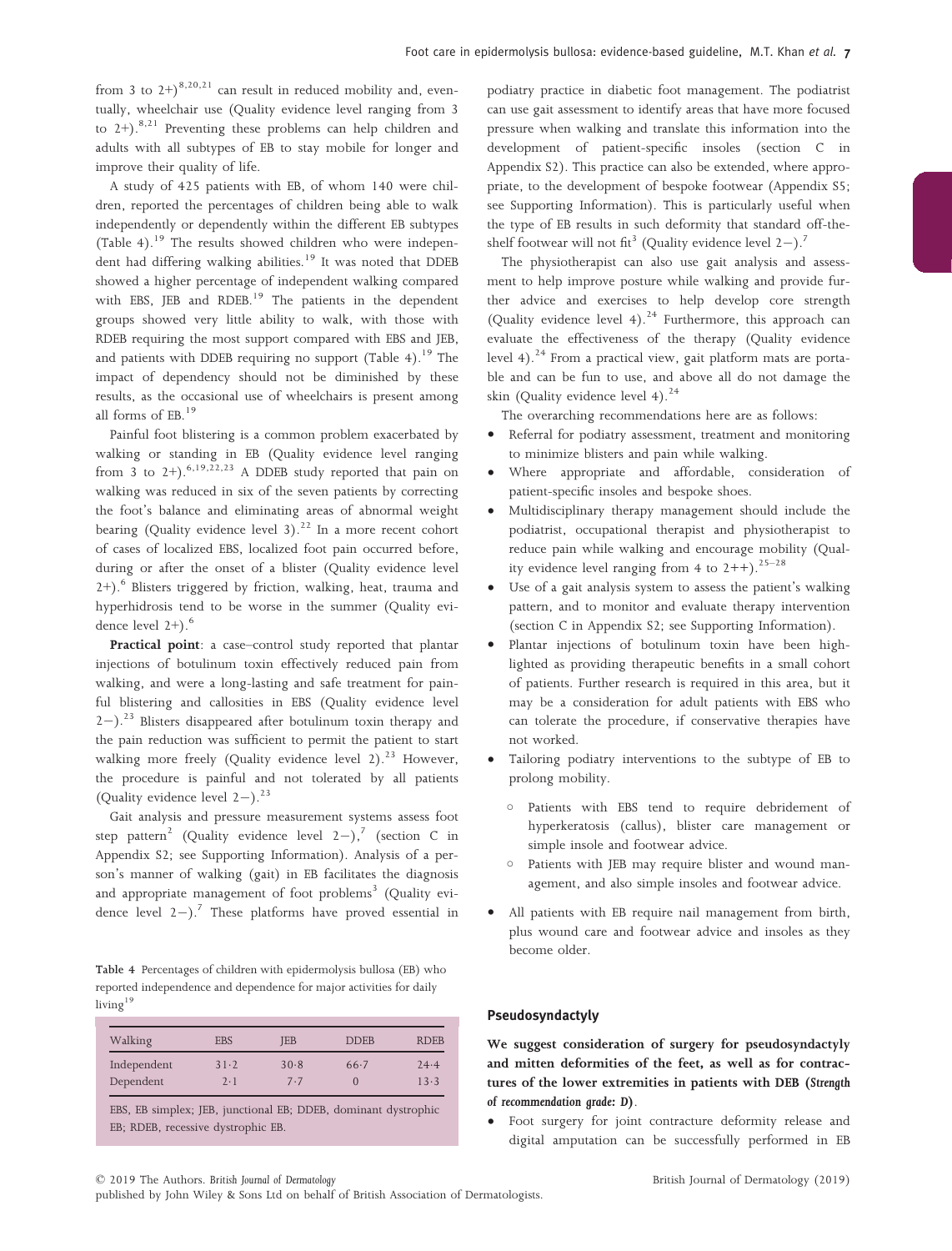and may benefit patients by reducing pain, improving ability to wear shoes and improving mobility (Quality evidence level  $3$ ).<sup>22,29–32</sup>

The evidence for the surgical management of pseudosyndactyly, mitten deformities and contractures of the lower extremities largely concerns patients with DEB. The relevant literature is heterogeneous and consists mainly of case reports and case series. Surgery in this patient cohort is primarily undertaken in the hand to improve function. Surgery can be considered for pseudosyndactyly, mitten deformities and contractures of the lower extremities in patients with DEB. However, due to the relative short-term nature of any cosmetic improvement and limited functional improvement (if any), other surgical procedures that will help accommodate the foot in certain footwear, such as selective digital amputation, may be more appropriate. Patients should therefore consider any benefits vs. risks very carefully. Similar complications from other EB subtypes do not cause mitten deformities or pseudosyndactyly deformities and are therefore not highlighted in any of the literature (Appendix S1a; see Supporting Information).

RDEB generalized severe is characterized by progressive fusion of digits leading to pseudosyndactyly and a mitten-like deformity of the hands and feet. These complications occur to a lesser degree and later in RDEB generalized intermediate. Cutaneous scarring can also lead to joint contractures and deformities in the feet, resulting in reduced mobility and pain (Quality evidence level  $3).^{22,29-31}$ 

#### Procedures reported

- Clawed toes were surgically released in three patients, by making extensive transverse incisions across the dorsal and/or plantar surface of the toes and distal forefoot, extending into the subcutaneous tissue (Quality evidence level 3).<sup>22</sup> This improved the foot contour, reduced pain on walking and allowed shoes to be worn (Quality evidence level 3).<sup>22</sup> The release of pseudosyndactyly makes it easier to wear normal footwear and it is of psychological benefit to the patient to observe a 'normal' foot with five toes (Quality evidence level 3).<sup>22</sup> Improvements were seen for several years, but due to the progression of the EB reoccurrence was likely.
- Despite the long-term complications of surgery, early extension procedures to address contractures of the toes and equinus and cavus deformities using soft-tissue surgery were recommended by the experts reviewing six cases (Quality evidence level 3).<sup>30</sup>
- In a case study of foot syndactyly in six patients with RDEB, the main foot surgery goal was to reduce extreme flexion or extension contractures to allow the patient to wear shoes and ambulate comfortably (Quality evidence level  $3$ ).<sup>29</sup>
- Most surgical procedures to the foot in EB involved mitten release, although this procedure is used more for hands (Quality evidence level 4). $32$  Syndactyly release to the foot

reduced pain or difficulty in standing and walking, and improved ability to wear shoes due to hyperextension contractures of the toes (Quality evidence level 4).<sup>32</sup> The numbers are small, with only six patients benefiting out of 25 who had surgery in a New York cohort, and six of 50 patients in the St Thomas Hospital cohort who underwent foot surgery (Quality evidence level 4).<sup>32</sup>

- Contractures almost always recur, and because of the lack of long-term benefit patients often refused further surgical interventions (Quality evidence level  $3$ ).<sup>33</sup>
- RDEB mouse models have shown that losartan reduced tumour necrosis factor-b-mediated inflammation and supported matrix remodelling. Losartan administration in the RDEB mice with injured forepaws seemed to prevent digit fusion (Quality evidence level  $2++$ ).<sup>34</sup> A clinical trial to establish the safety, tolerance and efficacy of losartan in children with RBED is currently ongoing.<sup>35</sup>

## Podiatrist professional development

Enhanced proficiency in the functional treatment of people with EB is recommended. It is expected that clinicians always use great care as an integral part of their professionalism as a podiatric clinician. However, EB is a condition requiring specialist intervention beyond just 'being more careful'. It necessitates specialist training and provision and recognition by podiatric practitioners of the extent of their practice and experience. This has important ramifications for undergraduate podiatry training in relation to informed knowledge of interprofessional referral pathways in instances where newly qualified students may inadvertently meet patients with EB for the first time.

Podiatrists managing EB must avoid causing secondary injury, by:

- Handling feet and limbs with great care.
- Avoiding the use of highly adhesive tapes, dressings and felt padding.
- Removing any adherent dressings, ideally with silicone spray.

Continued professional development for podiatrists is encouraged, for example undertaking a specialist EB podiatric management course to integrate their professional knowledge and clinical skills in managing EB-related podiatric conditions.

This guideline is focused on helping people living with EB and their families to manage their foot problems. In countries where podiatrists are unavailable or not part of the healthcare system, a healthcare professional can aid to some degree. Nurses can offer expertise with wound care management, and they can offer advice on footwear and foot care with the guideline as a reference. There are restrictions with blade debridement, as this is not part of their scope of practice. Specialist podiatric knowledge to address biomechanical issues of the feet and prescription orthotics can only be delivered by a podiatrist, physiotherapist or musculoskeletal doctor. These key areas may also be addressed by a dermatologist,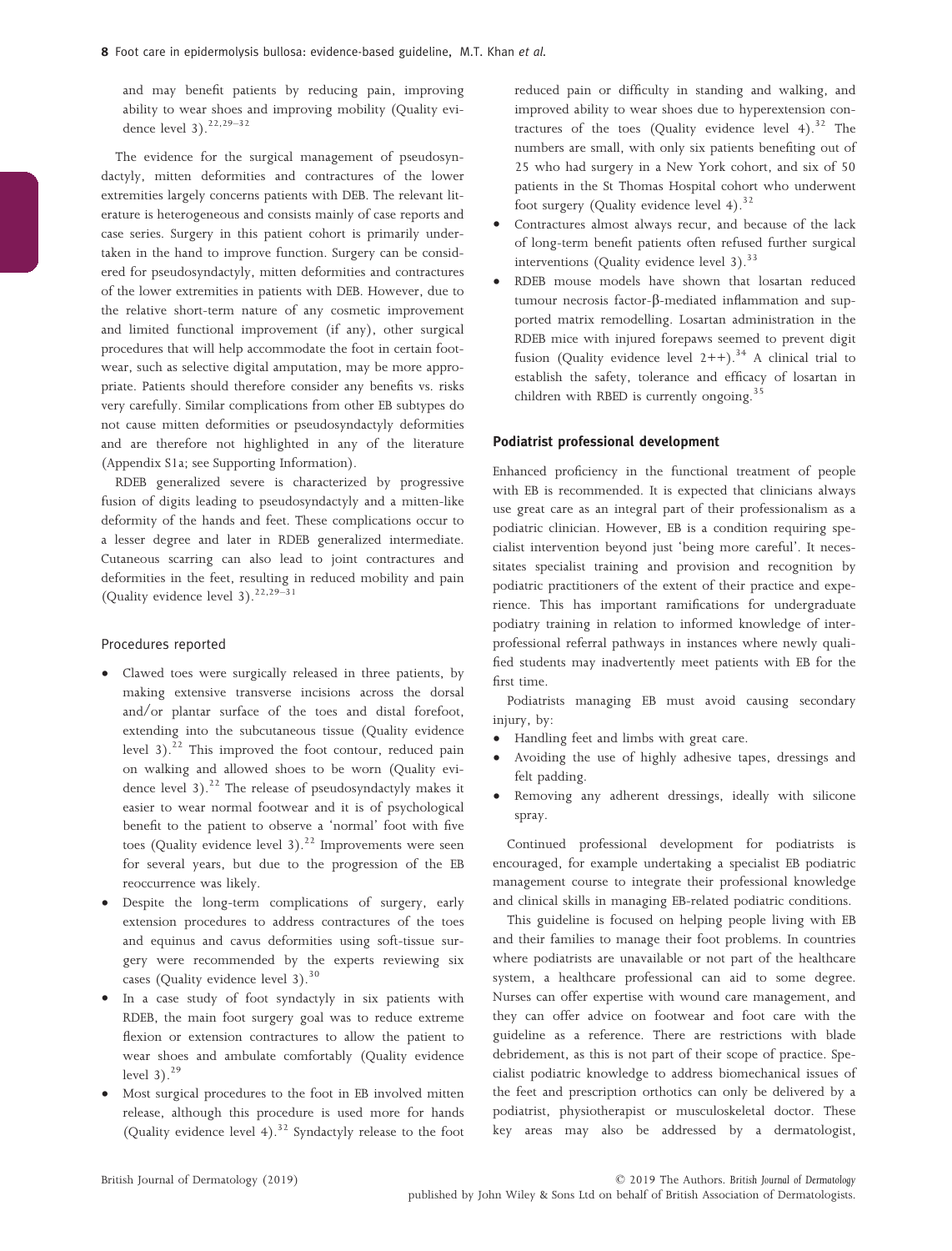paediatrician, surgeon or 'doctor'. In countries where there is no podiatric support, the healthcare professional offering this care should make sure that they legally adhere to that country's scope for their profession.

# Key limitations

An extensive literature review of syndactyly surgery revealed mainly case studies, with few controlled studies. Recommendations are therefore based on expert opinion of current clinical practice.

## Conclusions

We can conclude that podiatric intervention improves EB foot care. The key interventions of clinical debridement of hyperkeratotic (callused) skin, dressings of wounds and reduction and cutting of nails greatly improved the wellbeing of patients. Advice given by the podiatrist helped patients to identify suitable footwear, insoles and socks, benefiting patients on a daily basis. A podiatrist should routinely be included as part of the multidisciplinary management of EB. An overview of the evidence for each outcome is provided in Table 5.

## Future research

This CPG highlights the need for further high-quality research (Table 6).

## Implementation of guideline recommendations

DEBRA International aims to ensure that the EB guidelines address the needs of patients internationally. These guidelines will be translated into other languages and a patient version will be made to make them more accessible. These guidelines could be disseminated and promoted through the education of professionals, and eventually incorporated into clinical practice. This guideline was presented at the DEBRA Australia EB camp 2018. The implementation of these recommendations could be monitored and evaluated through audits, education programme registration and the CPG Evaluation Form: Pre implementation (Appendix S6; see Supporting Information). The panel recommends clinical sites to conduct a prepractice audit, implement the CPG and reaudit to test improvements. Audit tools can be used from SIGN.<sup>36</sup> DEBRA International would value your feedback on the site findings to continue to improve the quality of the CPG.

# Development of the guideline and methodology used for formulating the recommendation

In 2016, an international panel of multidisciplinary health professionals and people living with EB was coordinated through DEBRA International, through voluntary membership. The panel represented people with clinical or personal

experience of EB, covering both specific adult and paediatric knowledge bases. All panel members were encouraged to participate actively in all stages of the guideline development, so that the co-construction of knowledge and experience of the condition could be seen to move beyond tokenism in relation to the incorporation of the expert patients who live with EB on a daily basis.

Following the SIGN methodology<sup>36</sup> the panel decided on the clinical question, 'Can podiatry support help improve the quality of life of people living with EB?', and used this to focus their search through considering participants, interventions, comparisons and outcomes (PICOS) (Table S1; see Supporting Information).<sup>36,37</sup> This process was informed by priorities raised by people living with EB from an international survey using DEBRA International, EB-CLINET databases and distribution of hard copies of the survey in clinics in Australia (Appendix S7; see Supporting Information), and a preliminary literature search. The panel voted for the relative importance of the outcomes and selected the top six to seven priorities that matched those raised from the survey.<sup>36,37</sup>

## Literature search

A systematic literature search was adopted with no language restrictions. The literature search was conducted by the two panel leads using seven electronic search engines: MEDLINE (PubMed MeSH), Wiley Online Library, Google Scholar, Athens, ResearchGate, Net and PubFacts.com. The search terms and inclusion criteria followed PICOS (Table S1; see Supporting Information). The Boolean AND and OR operators were used to combine these terms as appropriate. Searches of cited references were conducted on eligible papers. Updating of the available literature was continued up to publication. Forty-six full articles were identified, and 36 were finally included after exclusion of 10 duplicates.

Inclusion criteria were applied to all articles identified by the searches (Appendix S8; see Supporting Information). These were discerned from the papers' abstracts and titles, or the full articles in cases of uncertainty. Papers that were unpublished or did not meet the methodological filters were retained as grey literature. These were examined to provide context or considered divergence within the main recommendations.

## Research appraisal

All published papers passing this filtering stage were then subjected to a systematic quality appraisal and risk-of-bias assessment. This appraisal was modified from the Critical Appraisal Skills Programme (<http://www.casp-uk.net>) and SIGN<sup>36</sup> quality ratings. This allowed both quantitative and qualitative research to be appraised using one list of questions, yielding one quality rating scale to allow a comparison of studies as required (Appendix S8; see Supporting Information). The study limitations and indirectness were taken into account through the appraisal tool. The precision and statistical consistency could not be evaluated as the EB articles had no statistical values. Most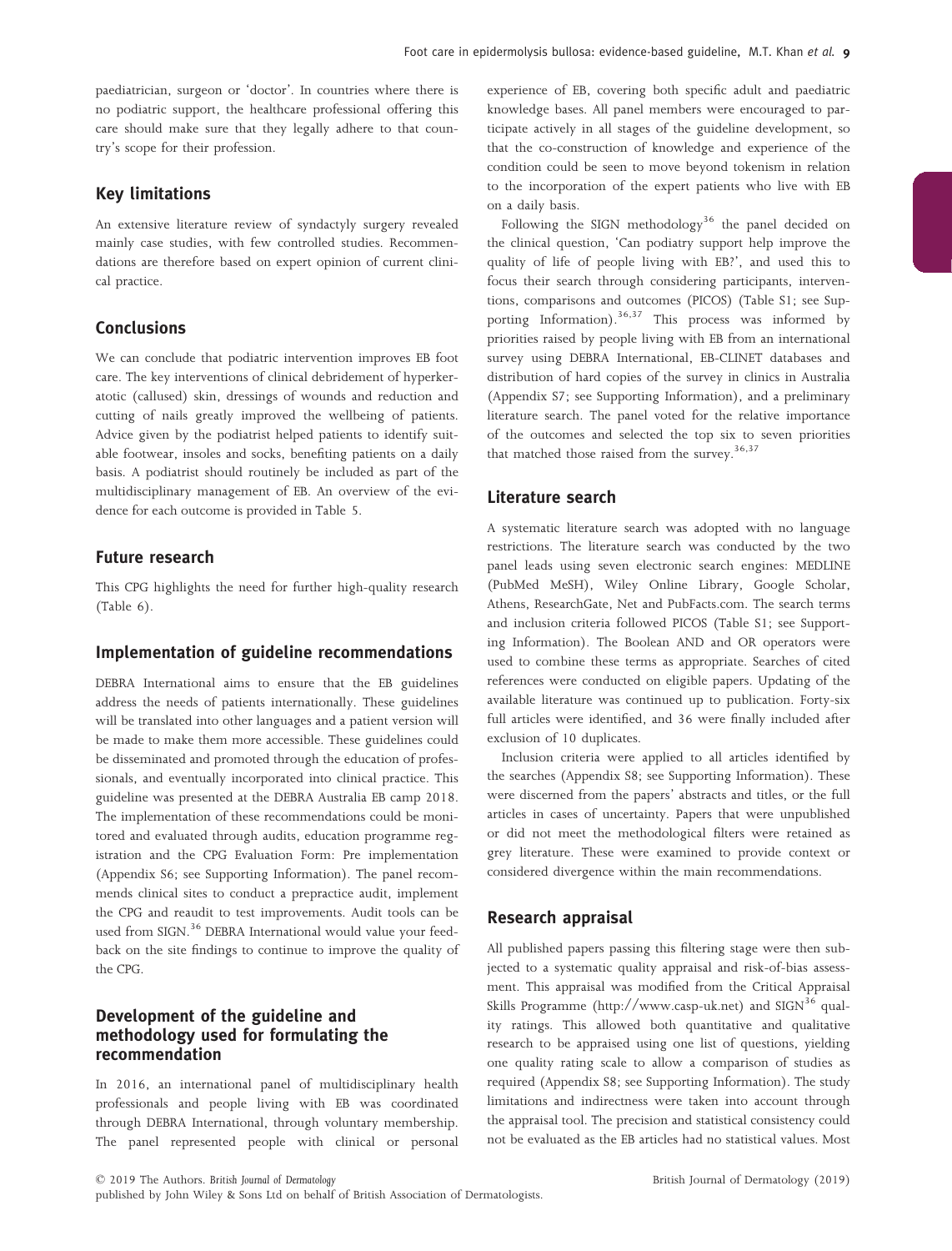| Table 5 Overview of the evidence per outcome |  |
|----------------------------------------------|--|
|----------------------------------------------|--|

| Outcome             | Allocated<br>papers | Participants with<br>EB in the articles | Methodology          | Average<br>quality rate <sup>b</sup> | Quality<br>appraisal (range) | Benefits and<br>limitations                                                               |
|---------------------|---------------------|-----------------------------------------|----------------------|--------------------------------------|------------------------------|-------------------------------------------------------------------------------------------|
| Blistering and      | 6                   | 347 <sup>a</sup>                        | 1 qualitative        | $2+$                                 | 58% (52-86%)                 | Blisters can be reduced in size                                                           |
| wound<br>management |                     | <b>EBS 171</b>                          | 1 quantitative       |                                      |                              | and frequency, but expertise                                                              |
|                     |                     | $JEB$ 11                                | 1 cohort             |                                      |                              | still limited to a few centres                                                            |
|                     |                     | DDEB 31                                 | 2 case studies       |                                      |                              |                                                                                           |
|                     |                     | RDEB <sub>22</sub>                      | 1 chapter            |                                      |                              |                                                                                           |
| Dystrophic nails    | 8                   | 234 <sup>a</sup>                        | 2 qualitative        | $2+$                                 | 67% (17-90%)                 | Mainly toenails rather than                                                               |
|                     |                     | <b>EBS 137</b>                          | 1 quantitative       |                                      |                              | fingernails and their use for<br>diagnosis                                                |
|                     |                     | $JEB$ 11                                | 3 case studies       |                                      |                              |                                                                                           |
|                     |                     | DDEB 38                                 | 1 observational      |                                      |                              |                                                                                           |
|                     |                     | RDEB 24                                 | 1 chapter            |                                      |                              |                                                                                           |
| Hyperkeratosis      | 5                   | 286 <sup>a</sup>                        | 1 qualitative        | $2+$                                 |                              | Highlights occurrence in clinic,                                                          |
|                     |                     | <b>EBS 137</b>                          | 1 quantitative       |                                      | 58% (52-64%)                 | not complexity                                                                            |
|                     |                     | $JEB$ 11                                | 2 case studies       |                                      |                              |                                                                                           |
|                     |                     | DDEB 33                                 | 1 chapter            |                                      |                              |                                                                                           |
|                     |                     | RDEB <sub>22</sub>                      |                      |                                      |                              |                                                                                           |
| Footwear            | 6                   | 291 <sup>a</sup>                        | 1 qualitative        | 3                                    | 56% (48-69%)                 | Mainly on advice, no audits                                                               |
|                     |                     | <b>EBS 114</b>                          | 1 quantitative       |                                      |                              |                                                                                           |
|                     |                     | $JEB$ 11                                | 1 cohort             |                                      |                              |                                                                                           |
|                     |                     | DDEB 31                                 | 2 case studies       |                                      |                              |                                                                                           |
|                     |                     | RDEB <sub>22</sub>                      | 1 chapter            |                                      |                              |                                                                                           |
| Mobility            | 14                  | $1067^a$                                | 3 qualitative        | $\mathfrak{Z}$                       | $60\%$ (48-90%)              | Early stages of new approaches                                                            |
|                     |                     | <b>EBS 396</b>                          | 2 quantitative       |                                      |                              | to assess and treat                                                                       |
|                     |                     | <b>JEB 71</b>                           | 1 cohort             |                                      |                              |                                                                                           |
|                     |                     | <b>DDEB 148</b>                         | 3 observational      |                                      |                              |                                                                                           |
|                     |                     | <b>RDEB 105</b>                         | 4 case studies       |                                      |                              |                                                                                           |
|                     |                     |                                         | 1 chapter            |                                      |                              |                                                                                           |
| Pseudosyndactyly 8  |                     | 3401 <sup>a</sup>                       | Out of 96 cases      | 3                                    | 54% (24-95%)                 | Low evidence with only case<br>reports or series of poor quality<br>and high risk of bias |
|                     |                     |                                         | of DEB only          |                                      |                              |                                                                                           |
|                     |                     |                                         | 7 were on toe fusion |                                      |                              |                                                                                           |
|                     |                     | <b>DEB 96</b>                           | 1 laboratory         |                                      |                              |                                                                                           |
|                     |                     |                                         | biological and       |                                      |                              |                                                                                           |
|                     |                     |                                         | animal model         |                                      |                              |                                                                                           |

EB, epidermolysis bullosa; EBS, EB simplex; JEB, junctional EB; DDEB, dominant dystrophic EB; RDEB, recessive dystrophic EB. <sup>a</sup>Total number of persons with EB in all papers combined. <sup>b</sup>Descriptions in accordance with SIGN:36 2+, well-conducted case–control or cohort studies with a low risk of confounding or bias and a moderate probability that the relationship is causal; 3, nonanalytical studies, e.g. case reports or case series.

studies reviewed had > 50% risk of bias, as EB is a rare condition, there are no double-blind randomized clinical studies and most people would know they have EB.

All selected papers were filtered and appraised by the two panel leads (M.T.K. and M.O'S.). In those instances where consensus could not be reached between the two panel leads, a third appraisal from the panel was allocated until this could be assured. This was conducted to reduce bias, to increase content validity checks of the literature, and most importantly to ensure the consistency of the reviews undertaken. The research quality score was obtained, with a high percentage being indicative of higher quality of the paper. Levels of bias were also measured in percentage values and all papers were graded in accordance with the SIGN method 'Level of Evidence and Grades of Recommendations'  $1++$  to 4 and grade A to D.<sup>36</sup>

The papers were then divided into outcome topics. All papers and grey literature were allocated to these outcomes. The two panel leads and a member summarized the appraisals per outcome and rated the strength of the recommendation. Outcome summary tables were presented to highlight the population subtypes, numbers of patients, study type, percentage quality and risk of bias in accordance with SIGN. The panel checked the emerging strength of the recommendation, desired and undesired effects, costs related to benefits and the feasibility of implementation. They confirmed and discussed the recommendations elicited using the GRADE framework for the recommendation table [\(http://www.gradeworkinggroup.](http://www.gradeworkinggroup.org) [org](http://www.gradeworkinggroup.org)). All recommendation summaries were circulated to the panel, and final agreement and feedback were included. The AGREE II tool<sup>38</sup> was consulted to increase the quality of practice guidelines in rare diseases, and this CPG acknowledges existing guidelines by signposting with the symbol ⇒ throughout this manuscript.

The guidelines were peer reviewed by a representative cross-section of EB multidisciplinary team specialists and people living with EB. Five of eight health professionals and one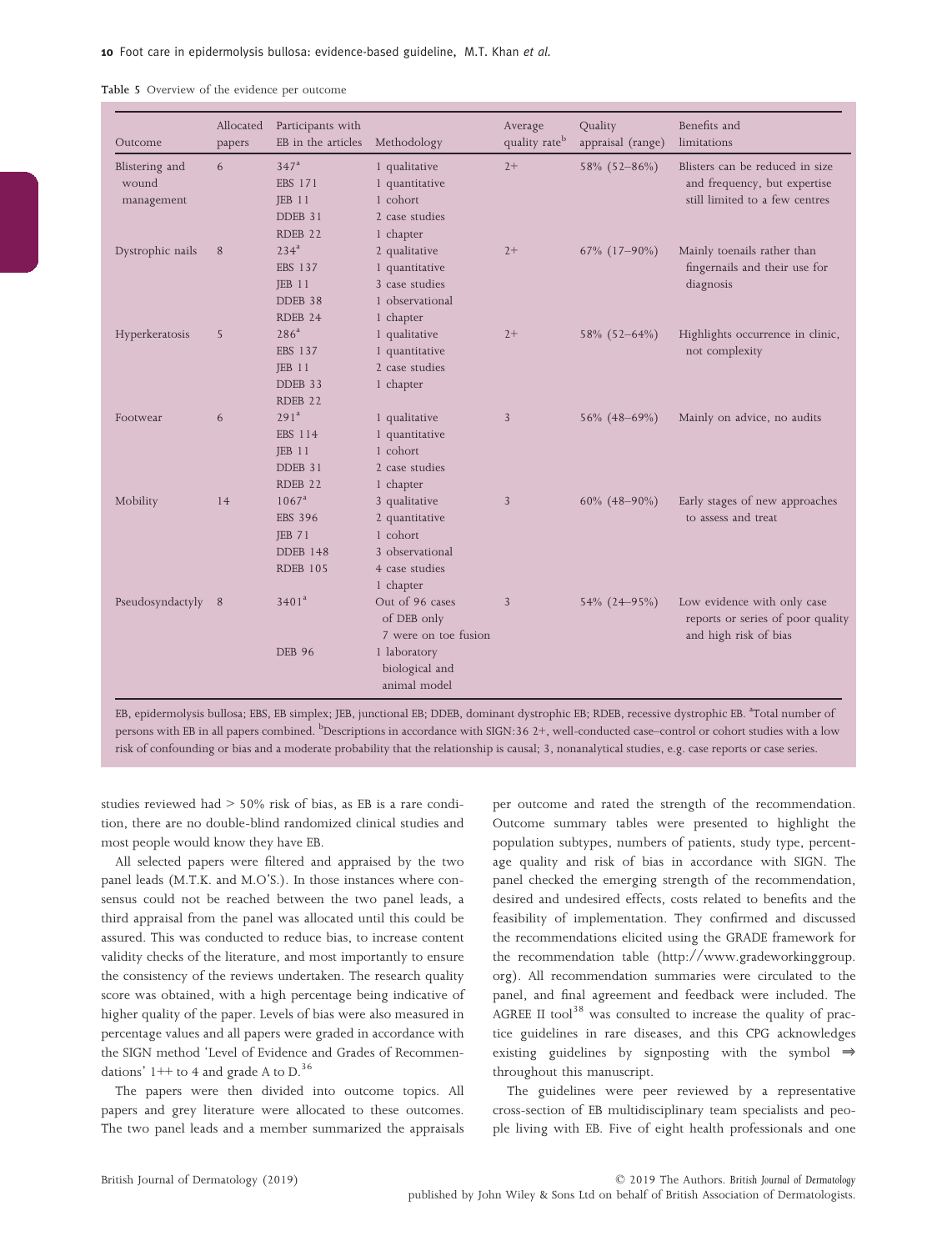#### Table 6 Possible future research for each outcome

#### Blistering and wound management

• Comparative studies can be used to assess dressing types used on the feet in different EB groups

Dystrophic nails

- Evaluate the benefit of a podiatrist to manage both fingernails and toenails
- A review of the nail conditions affecting patients with EB is needed, and then a study to examine the treatment protocols, with topical keratolytic agents, urea-based agents and daily filing with an emollient to follow

#### Hyperkeratosis (callus)

- Evaluate the benefits of callus debridement between manual techniques (scalpel) over keratolytic agents
- Comparative studies to assess different keratolytic agents when treating hyperkeratosis in patients with EB

#### Footwear

- Examine different podiatry materials to offer shock absorption and redistribution within footwear being worn
- Studies on footwear for patients with EB and engagement with footwear and hosiery manufacturers to make friendly footwear and hosiery more accessible for a person with EB
- Evaluate specific footwear funding by the service for 'suitable' patients; the outcome of this would be useful
- A study would be required to show any quantifiable benefit of silver vinyl insole material

#### Mobility

- Further assessment with larger EB groups, monitoring mobility using gait analysis platforms and fitness trackers to assess total distances achieved.
- Patients can record their steps just using their mobile phones; this is not as accurate as a fitness tracker but it is less expensive, and not everyone can wear something around their wrist
- Assessing the impact that aids, suitable footwear, insoles and orthotics, and dressings have on aiding distances achieved by individuals with EB

#### Pseudosyndactyly

• Benefit of no surgical implementation of losartan in slowing down fibrosis in patients with RDEB

#### Other areas

- Botox injections in EBS
- Pedagogical implications for the contextual positioning of EB education and training in both undergraduate and continuous professional development and postgraduate podiatric specialisms

EB, epidermolysis bullosa; EBS, EB simplex; RDEB, recessive dystrophic EB.

person living with EB reviewed the guideline draft to assess the degree to which the recommendations presented addressed patients' concerns and identified good practice points (Table S2; see Supporting Information).

The lead and co-lead compiled a reviewer's feedback report for discussion with the guideline panel. Each point was addressed and any resulting change to the guideline was noted or, if no change was made, the reason for this was recorded. The panel conducted a final proofread of the manuscript before submission.

## Guideline dissemination and update

The guidelines will be updated every 3–5 years or if there is a significant breakthrough in EB podiatry care from the publication date. We recommend iterative updating of search terms to see whether a full review is warranted at any stage.

## References

1 DEBRA. What is epidermolysis bullosa (EB)? Available at: [http://](http://www.debra.org/whatiseb) [www.debra.org/whatiseb](http://www.debra.org/whatiseb) (last accessed 26 August 2019).

- 2 Fine JD, Bruckner-Tuderman L, Eady RAJ et al. Inherited epidermolysis bullosa: updated recommendations on diagnosis and classification. J Am Acad Dermatol 2014; 70:1103–26.
- 3 Khan MT. Podiatric management in epidermolysis bullosa. Dermatol Clin 2010; 28:325–33.
- 4 Khan MT, Murrell DF. Podiatric assessment for epidermolysis bullosa. Wound Repair Regen 2012; 20:A72.
- 5 Barlow A, Parry E. Role of foot orthosis in the management of epidermolysis bullosa simplex. Foot 1999; 9:60–4.
- 6 Brun J, Chiaverini C, Devos C et al. Pain and quality of life evaluation in patients with localized epidermolysis bullosa simplex. Orphanet J Rare Dis 2017; 12:119.
- 7 Cotton L, Ramos J, Heagerty AHM. Addressing foot problems in epidermolysis bullosa: a novel approach. Br J Dermatol 2011; 165:49–50.
- 8 Kozakli S, O'Sullivan M, Fawkes R et al. Epidermolysis bullosa podiatry clinics: service evaluation from two specialized adult epidermolysis bullosa centres. Br J Dermatol 2017; 177 (Suppl. 1):78.
- 9 Denyer J, Pillay E, Clapham J. Best practice guidelines for skin and wound care in epidermolysis bullosa. Available at: [https://](https://www.debra.org.uk/downloads/community-support/woundcare-guidelines-2017.pdf) [www.debra.org.uk/downloads/community-support/woundcare](https://www.debra.org.uk/downloads/community-support/woundcare-guidelines-2017.pdf)[guidelines-2017.pdf](https://www.debra.org.uk/downloads/community-support/woundcare-guidelines-2017.pdf) (last accessed 26 August 2019).
- 10 Riskowski JL, Hagedorn TJ, Hannan MT. Measures of foot function, foot health, and foot pain. Arthritis Care Res (Hoboken) 2011; 63 (Suppl. 11):S229–39.